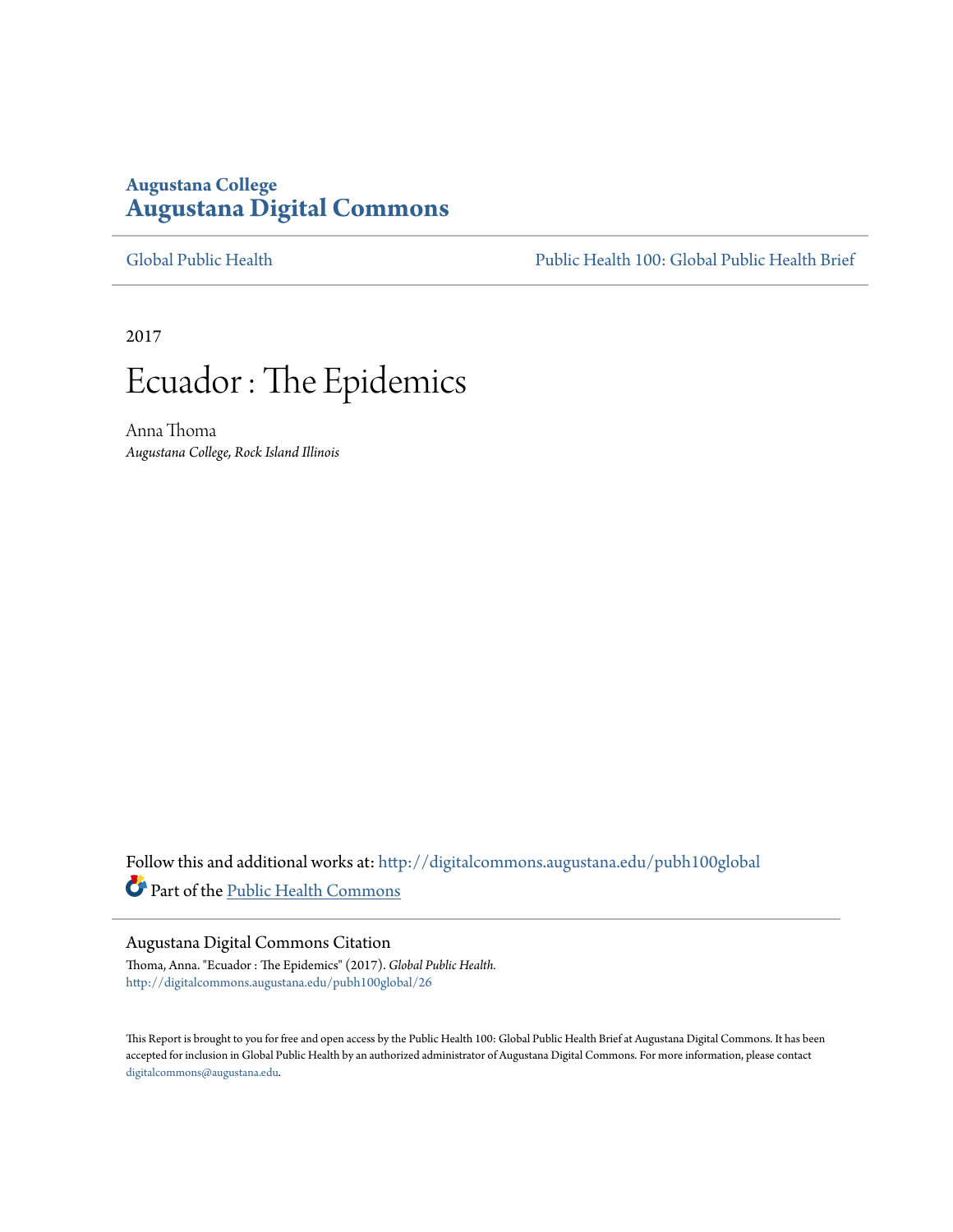## 20 October 2017

## Ecuador: The Epidemics

Ecuador is a country located in South Africa. Ecuador has a representative democracy as their government. With a representative democracy, they elect a group of officials to represent the population. The majority of the population is Spanish speaking. Within Ecuador's population of 16.39 million people, there are Mestizos, Amerindians, and Afro-Ecuadorians. Even with all of the different ethnicities, the primary religion in Ecuador is Roman Catholic. Ecuador is challenged by the amount of epidemics in the country. Some of them are ZIKV, strokes, and rabies, however ZIKV seems to be the most prevalent.

The public health issue at hand is being able to handle the large amount of epidemics Ecuador has been facing over the years. Most recently, the Zika Virus has become more prevalent. The Zika Virus became an epidemic after the earthquake in April of 2016. According to the American Journal of Public Health (2017) approximately 2234 people were suspected of having the Zika Virus after the earthquake due to a rise in the mosquito population. More than half of the confirmed Zika virus cases were pregnant woman.



(photo from AJPH, 2017)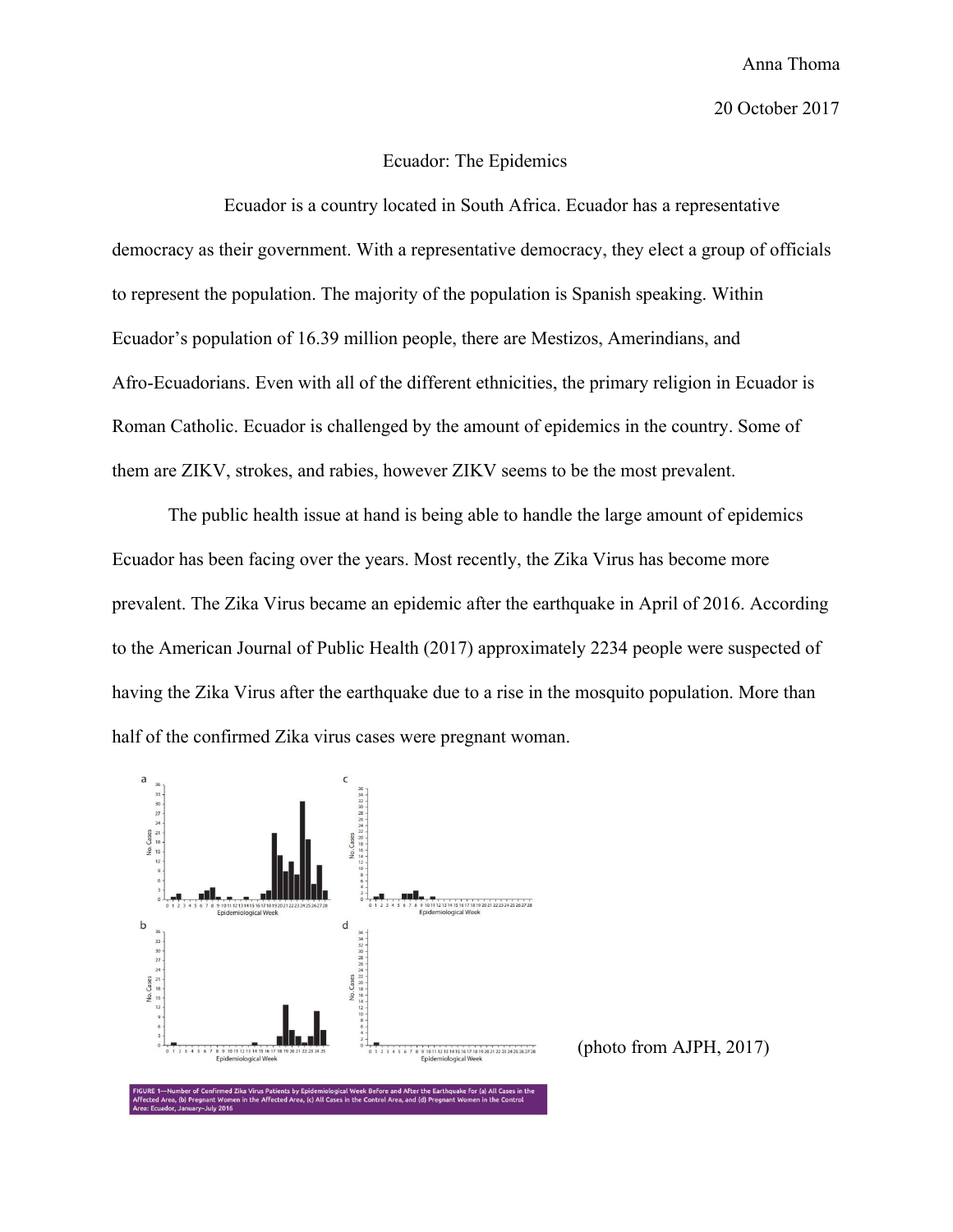The Journal of Neuroimmunology stated that the Zika Virus is identified through similar symptoms of the flu. These symptoms could be anything from arthritis, low-grade fever, vomiting, or even hearing difficulties. One of the interventions that have been attempted was educating people on how the Zika virus can be transmitted through semen and that practicing safe sex is incredibly important in order to prevent a potential child from being born with birth defects. However, Zika can also be transmitted through saliva. Woman that are already pregnant have a risk of contracting the virus if their spouse or loved ones have it.

Since this virus is hard to contain, there are many challenges in addressing it. Not being able to terminate all Zika carrying mosquitos is a huge issue within addressing this epidemic. Also, not being able to reach everyone on how to take preventative measures and not having endless resources or treatment options.

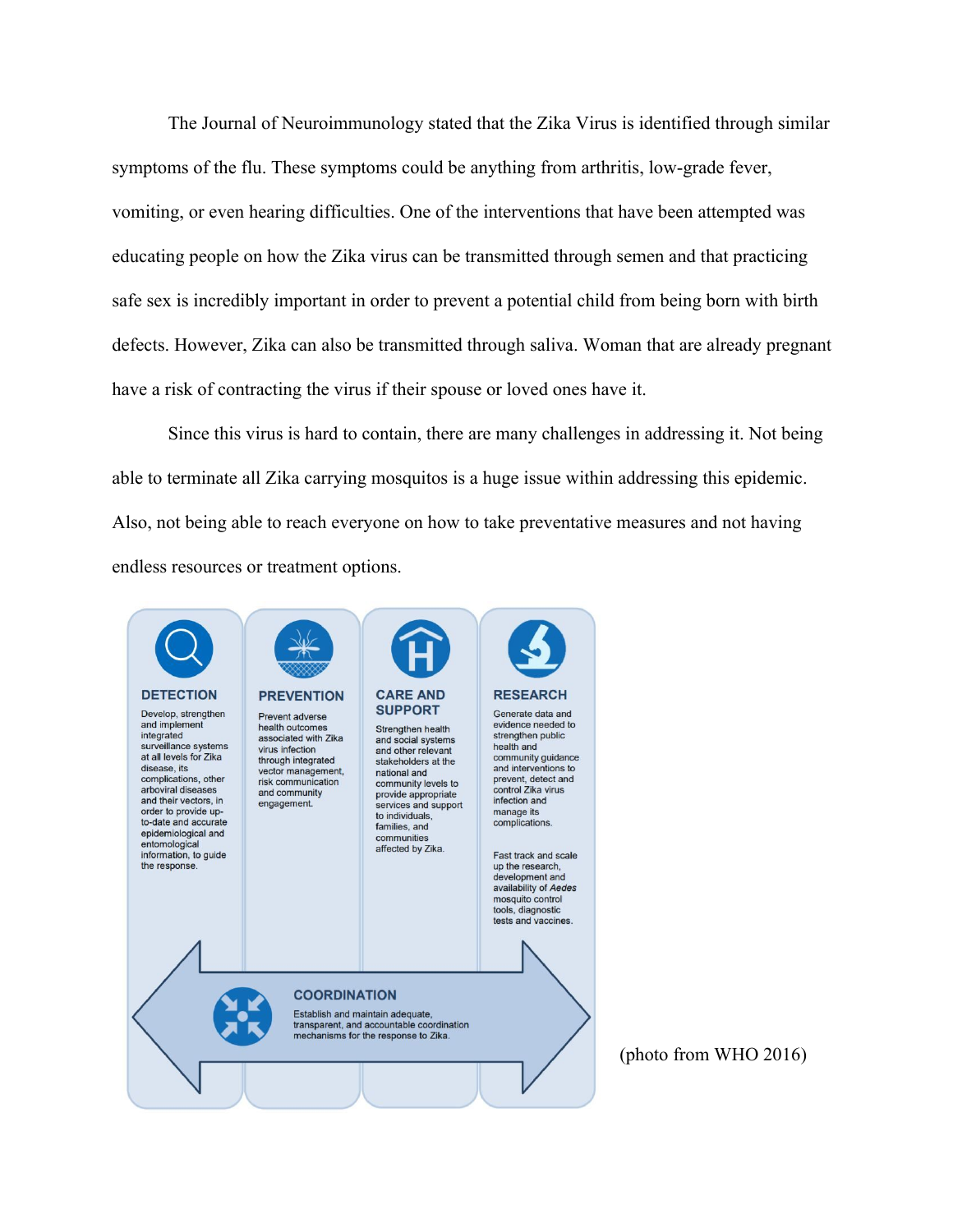My suggestion for addressing the Zika epidemic in Ecuador would be to work on raising more funds for research and funds for spray to repel and/or kill the mosquitos in the area. I would also suggest having an educational forum in the areas where the virus has affected the most people. This forum would have topics ranging from avoiding contracting Zika while pregnant, avoiding the virus during travel, and how to get tested for Zika. Having a disclosure agreement for people traveling into areas where they are at a higher risk for the Zika virus would be very beneficial. It would allow us to keep personal liberties intact while avoiding potential harm to those who have yet to be exposed.